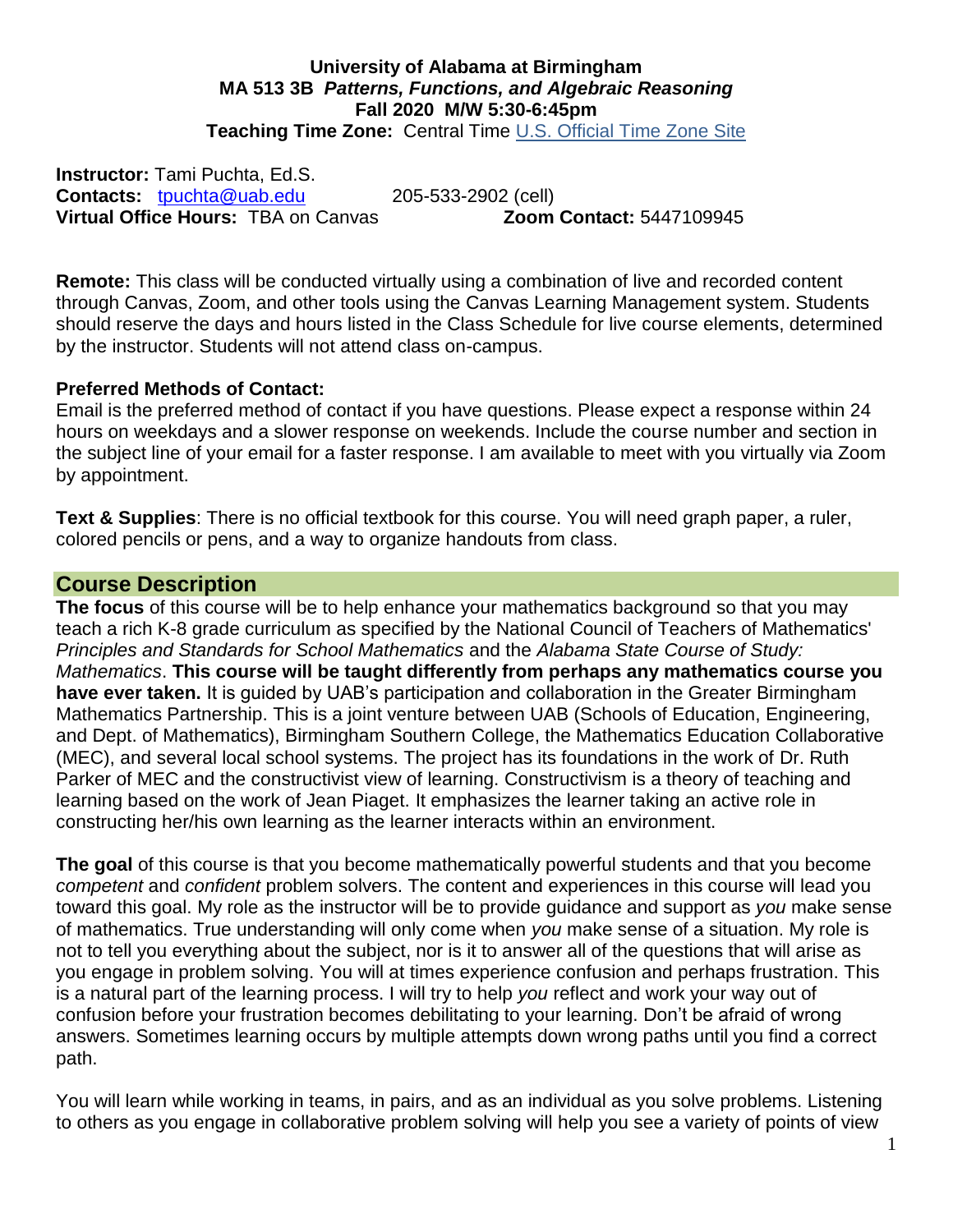and several ways of solving a problem. In groups, you are not to 'teach' someone how to solve a problem and you are not to direct others to think in a certain way. Each person must think for her/himself and make sense of the situation. For many problems, I will insist that you not be satisfied with simply finding one way to solve a problem. Instead, I will push you solve problems in multiple ways. **While getting the right answer is a goal in solving a problem, understanding how you got to the answer is also important, as is being able to communicate your understanding to others.** While collaborative learning is desired, you are at the same time individually accountable for learning the material.

The content of the course will include problem solving experiences, inductive and deductive reasoning, patterns and functions, and some concepts and applications of geometry. The patterns and functions examined will include linear and quadratic relations, as well as some functions of a higher order such as cubic or exponential functions. This is not a course in the usual formal methods of algebra as you may know it. You won't be doing extensive polynomial manipulations. Instead, you will be developing algebraic thinking and reasoning.

# **Learning Outcomes**

- 1. Apply inductive and deductive reasoning to problems.
- 2. Identify and solve problems involving patterns that form linear and quadratic functions.
- 3. Create and thoroughly explain expressions for patterns involving summations and/or figurate numbers.
- 4. Apply a variety of problem-solving strategies in order to solve both geometric and word problems involving patterns.
- 5. Identify patterns on Pascal's Triangle. Write an expression that works for multiple patterns identified.
- 6. Identify properties of geometric figures and apply these in problems.
- 7. Demonstrate knowledge of concepts of number and number relationships, number systems, number theory, estimation, and computation in the context of problem solving.
- 8. Communicate mathematical ideas orally and in writing including making mathematically convincing arguments.
- 9. Demonstrate a positive disposition toward persistence and reflection in doing mathematics.
- 10.Demonstrate the ability to interact within groups, and with the class as a whole, while demonstrating cognizance of working with students at different levels.

# **Course Requirements**

- **1. Attendance and active participation in all sessions. Because active group participation is an essential component of this course**, **missing 33% or more group discussions for unexcused reasons will result in a grade of F for this course.**
- 2. You may collaborate on solving Menus 1 and 2 tasks. However, it is imperative that you are able to solve problems independently on the exam. Graduate students are required to complete four additional and more complex problems for Menus 1 and 2. These will be distributed in class.
- 3. Complete individual menus of problems, group tasks, and homework problems. If you must miss class, you are expected to complete any missed group work or tasks from the missed class.
- 4. Complete article reviews and other readings. Full directions and expectations for these assignments are on Canvas.
- 5. Particpate in assigned group discussions on Canvas.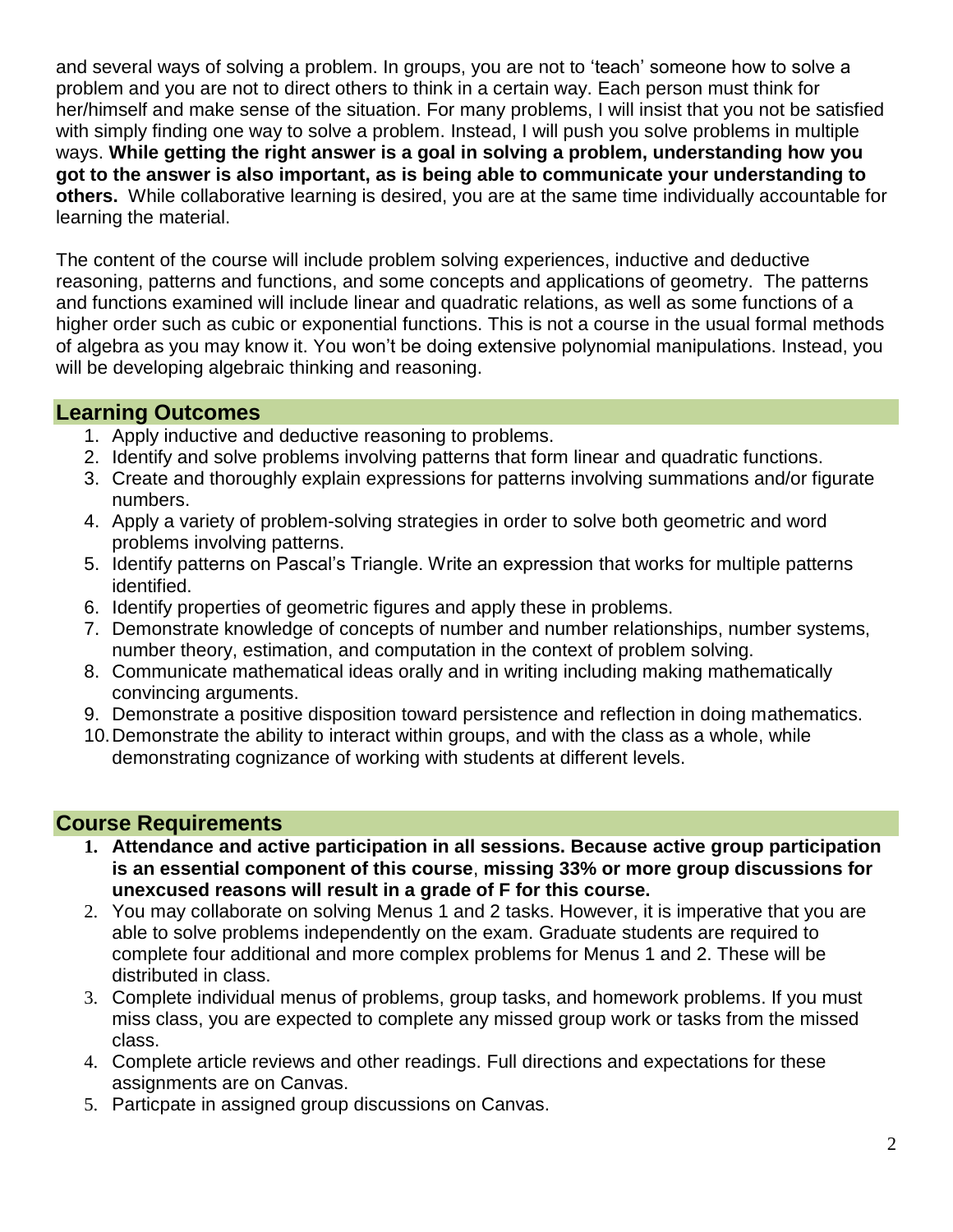- 6. Complete an in-class Midterm Performance Assessment near the middle of the semester and a Final Performance Assessment at the end of the semester.
- 7. Develop a Final Mathematics Portfolio. Directions will be provided on Canvas.
- 8. Complete a final mathematics task to be included in your Portfolio. This task will be distributed in class and is in addition to the Portfolio tasks described on Canvas.
- 9. Have a positive and productive disposition toward yourself, your classmates, and mathematics. Be respectful of fellow classmates and the instructor as you share ideas.

# **Course Policies**

## **Grading**

Students earn their grade in the course as shown in the table below. Points accumulated will be recorded in CANVAS. Important due dates will be listed in CANVAS calendar.

| <b>Assignments</b>           | <b>Percent of</b>  | <b>Percent</b>          | <b>Final</b> |
|------------------------------|--------------------|-------------------------|--------------|
|                              | <b>Final Grade</b> | <b>Earned</b>           | Grade        |
| Math Menus (2)               | 20                 | 92-100                  | A            |
| <b>Article Reviews</b>       | 10                 | 82-91                   | B            |
| <b>Discussion Groups</b>     | 12.5               | 72-81                   |              |
| Midterm                      | 20                 | <71                     |              |
| <b>Mathematics Portfolio</b> | 10                 | Please note there is no |              |
| Participation/Attendance*    | 5                  | grade of D for graduate |              |
| Final                        | 22.5               | students.               |              |

| Percent                 | Final |  |  |  |
|-------------------------|-------|--|--|--|
| <b>Earned</b>           | Grade |  |  |  |
| 92-100                  | A     |  |  |  |
| 82-91                   | в     |  |  |  |
| 72-81                   | C     |  |  |  |
| <71                     | F     |  |  |  |
| Please note there is no |       |  |  |  |
| grade of D for graduate |       |  |  |  |
| students.               |       |  |  |  |

\* The participation score is intended to recognize those who put forth a maximum effort and demonstrate persistence in problem solving. The instructor will use her best professional judgment in awarding the 5% for this item based on a student's full participation in class activities, attempts at completion of challenging tasks, and may be influenced by a student's attempts or non-attempts at dessert items from the menu problems. Five percent will be awarded to students who: have few or no absences (and make up the work for any absences), actively participate in all group and independent tasks, demonstrate persistence in pursuing challenging problems and tasks, show craftsmanship in solving problems and seek to extend their thinking on problems, stay on task without reminders during class activities, show the ability to work independently on tasks, demonstrate the ability to work with others on tasks without providing too much assistance, complete all required tasks on the menus and give good faith attempts at some of the desserts on the menus. The instructor's decision here is based on his/her professional experience and is the final judgment on this item.

## **Exams**

An online midterm and a final are scheduled for this class. The midterm will occur during a regular class time and the final will take place during the scheduled final time for this section. See the [Final](https://www.uab.edu/students/academics/final-exams)  [Schedule](https://www.uab.edu/students/academics/final-exams) here. Make-up exams will be scheduled only when requested within the first week of the term for a valid and verifiable reason or in case of an extreme emergency.

## **Attendance and Tardiness/Early Departure Policy**

Attendance every day is expected and essential to success. Please be on time to class and let me know as soon as possible if it is necessary to miss class. **Class roll will** recorded for each class. It is your responsibility to talk with your peers regarding what you missed, ask classmates to turn in your assignments, etc. You are responsible for content missed during your absence**.** Tardiness to class and early departures are disrespectful to the instructor and your classmates.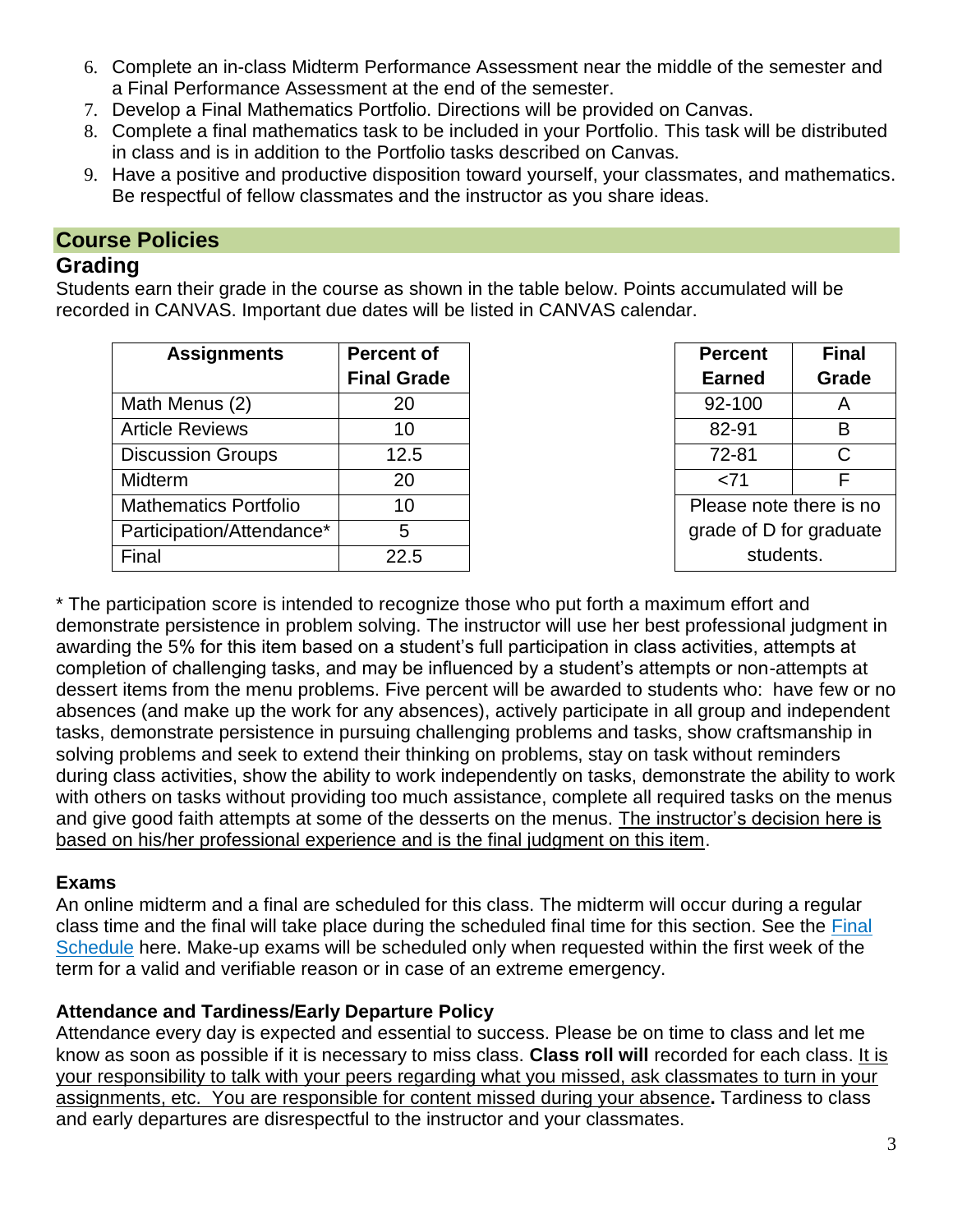## **Late Assignments/Revisions**

All assignments are due on the indicated day and time in Canvas unless otherwise instructed. In the event the instructor will accept a late assignment, ten percent of the assignment grade will be deducted per day late. Once an assignment has closed on Canvas, no late assignments will be accepted except in extreme circumstances. No revisions will be possible unless requested by the instructor. If the instructor requests a revision of an assignment, the grade you receive will be an average of the first and second attempts.

### **Discussions:**

You will be assigned to at least one discussion group each week where you will discuss given patterns or tasks to discuss. There are two parts to the discussion – your initial post and your responses.

- Your initial post should show your current thinking about the assigned task. You may submit an incomplete solution but do show what you have figured out so far.
- You are also expected to respond to at least two posts by other students. Your initial and response posts must be of substance. Posts *only* saying "I agree with your point" or "I did it the same way" are not substantive and will not be counted. Here are some tips on how you can make your post substantive:
	- $\circ$  State how your solution is the same or different than others and how/why.
	- $\circ$  If you are truly stuck, be specific about what you do know (what the is problem asking, what do you know so far) and what kind of help you think you need. NOTE: Simply "getting an answer" that you do not understand will not help you very much in this class.
	- o Ask a specific question about someone's solution.
	- o Expand on at least one idea shared in the conversation.
	- o Connect your solution or someone else's to a previous pattern or task.
	- o Ask follow-up questions
	- o Answer questions that your peers or instructor ask about your post

At the end of some task/projects, you will be required to fill out a group self-evaluation form to evaluate other team members' contributions to the project.

#### **Time Commitment:**

This class meets twice per week for 1.5 hours each. In addition to our virtual class time, you should spend about 6 hours per week reading, studying, preparing for class discussions, and completing assessments.

## **UAB Policies**

#### **Add/Drop and Course Withdrawal**

- Drop/Add: Deadlines for adding, dropping, or withdrawing from a course and for paying tuition are published in the [Academic Calendar](https://www.uab.edu/students/academics/academic-calendar) available online. Review the [Institutional Refund](https://www.uab.edu/students/one-stop/policies/institutional-refund-policy)  [Policy](https://www.uab.edu/students/one-stop/policies/institutional-refund-policy) for information on refunds for dropped courses.
- Withdrawal: To avoid academic penalty, a student must withdraw from a course by the withdrawal deadline shown in the academic calendar and receive a grade of W (withdrawn). Failure to attend class does not constitute a formal drop or withdrawal.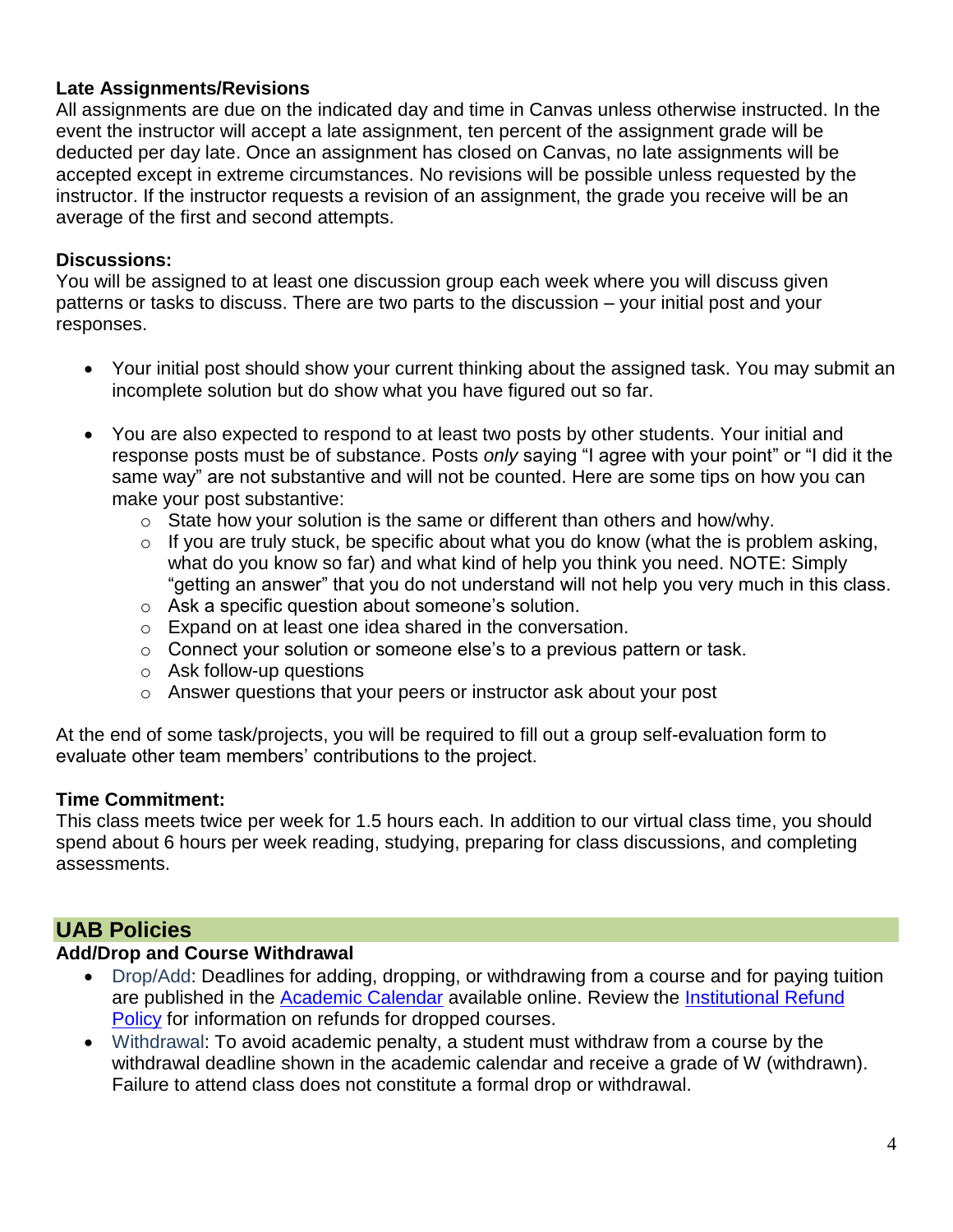## **Academic Misconduct**

The University of Alabama at Birmingham expects all members of its academic community to function according to the highest ethical and professional standards. Students, faculty, and the administration of the institution must be involved to ensure this quality of academic conduct. Review the Academic Honor Code and Non-Academic Student Code of Conduct located in the Course Information Module on Canvas.

Academic dishonesty and misconduct includes, but is not limited to, acts of abetting, cheating, plagiarism, copying homework, fabrication, and misrepresentation. Candidates are expected to honor the UAB Academic Code of Conduct.

## **Non-harassment, hostile work/class environment:**

The UAB College of Arts and Sciences expects students to treat fellow students, their Course Instructors, other UAB faculty, and staff as adults and with respect. No form of hostile environment or harassment will be tolerated by any student or employee. In this class, we will only use constructive criticism and will work to build a community of life-long learners.

## **Title IX Statement**

UAB is committed to providing an environment that is free from sexual misconduct, which includes gender-based assault, harassment, exploitation, dating and domestic violence, stalking, as well as discrimination based on sex, sexual orientation, gender identity, and gender expression. If you have experienced any of the aforementioned conduct we encourage you to report the incident. For more information about Title IX, policy, reporting, protections, resources and supports, please visit http://www.uab.edu/titleix for UAB's Title IX Policy, UAB's Equal Opportunity, AntiHarassment Policy and Duty to Report and Non-Retaliation Policy.

## **Course Netiquette:**

There are course expectations concerning etiquette on how we should treat each other online. It is very important that we consider the following values during online discussions and email.

- **Respect:** Each student's opinion is valued as an opinion. When responding to a person during the online discussions, be sure to state an opposing opinion in a diplomatic way. Do not insult the person or their idea. Do not use negative or inappropriate language.
- **Confidentiality:** When discussing topics be sure to be discreet on how you discuss children, teachers, and colleagues. Do not use names of people or names of facilities.
- **Format:** When posting use proper grammar, spelling, and complete sentences. Avoid using ALL CAPITALS. This signifies that you are yelling. Avoid using shortcuts/text abbreviations such as 'cu l8r' for 'See you later.'
- **Relevance:** Think before you type. Keep posts relevant to the discussion board topic

## **For classes in which you are on campus: UAB United: Safe Entry to Campus**

Please go to the [UAB United website](https://www.uab.edu/uabunited/students) for guidance and resources related to our safe entry to campus in Fall 2020, including information on:

- [Testing](https://www.uab.edu/uabunited/students/testing)
- [Academic resources](https://www.uab.edu/uabunited/students/academics) and in-depth information
- [Student Affairs resources](https://www.uab.edu/uabunited/students/student-affairs) to support all students (housing, dining, extracurricular activities, parking, etc.)
- [Health and safety resources and recommendations](https://www.uab.edu/uabunited/students/health-safety) for on and off-campus